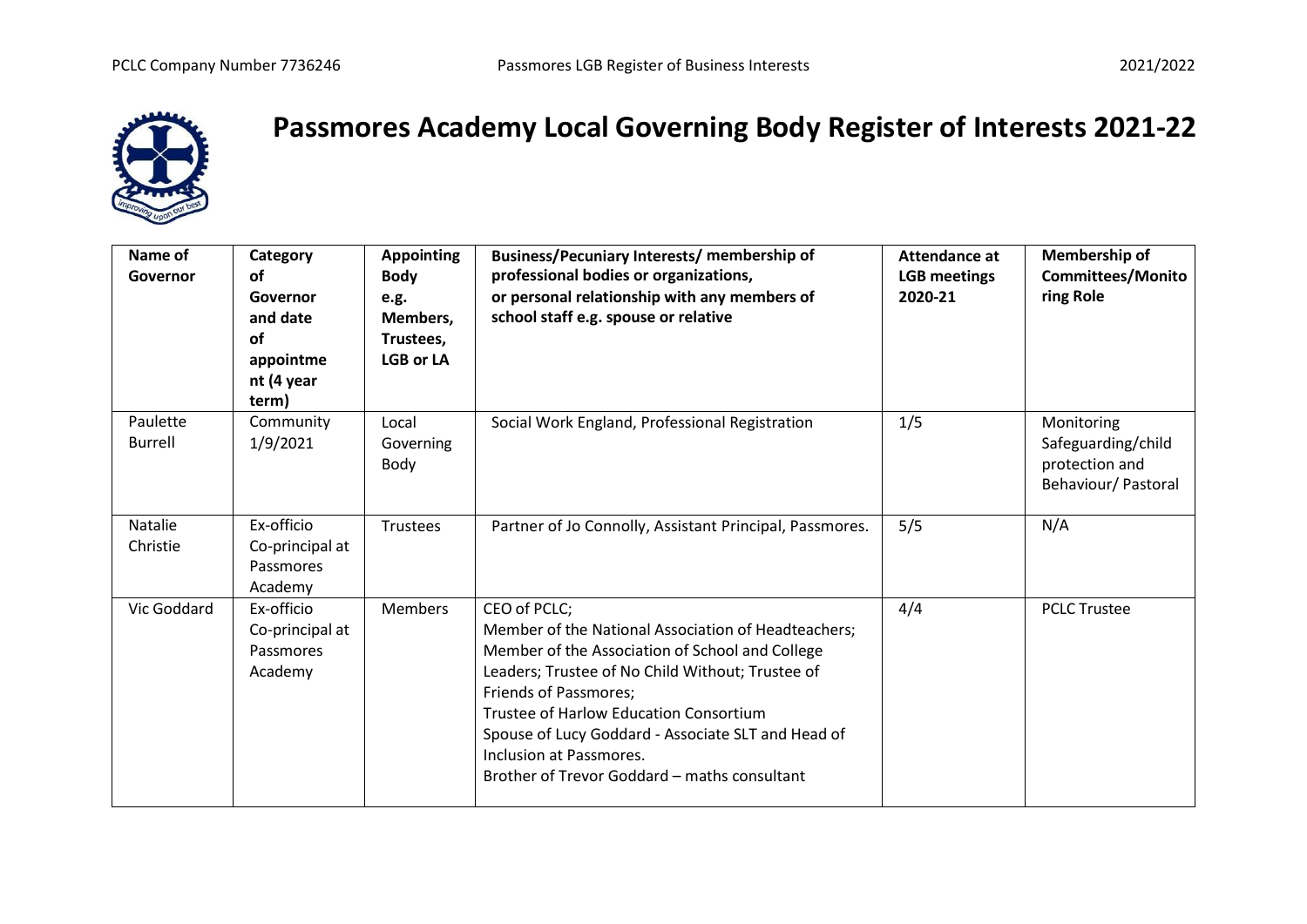| Name of<br>Governor | Category<br>of<br>Governor<br>and date<br><b>of</b><br>appointme<br>nt (4 year<br>term) | <b>Appointing</b><br><b>Body</b><br>e.g.<br>Members,<br>Trustees,<br><b>LGB or LA</b> | Business/Pecuniary Interests/ membership of<br>professional bodies or organizations,<br>or personal relationship with any members of<br>school staff e.g. spouse or relative | <b>Attendance at</b><br><b>LGB</b> meetings<br>2020-21 | Membership of<br><b>Committees/Monito</b><br>ring Role                                                       |
|---------------------|-----------------------------------------------------------------------------------------|---------------------------------------------------------------------------------------|------------------------------------------------------------------------------------------------------------------------------------------------------------------------------|--------------------------------------------------------|--------------------------------------------------------------------------------------------------------------|
| <b>Rob Gilkes</b>   | Community<br>1/9/21                                                                     | Local<br>Governing<br>Body                                                            | <b>RG Gardens</b>                                                                                                                                                            | N/A                                                    | Health & Safety                                                                                              |
| Yuliya<br>Lapovich  | Parent<br>28/4/20                                                                       | Local<br>Governing<br>Body                                                            | <b>NIL</b>                                                                                                                                                                   | 5/5                                                    | Co-Vice-Chair<br>Passmores LGB<br><b>Pupil Premium</b><br>Curriculum<br>Student mental<br>health & wellbeing |
| Nikki<br>McAlpine   | Community<br>1/9/21                                                                     | Local<br>Governing<br>Body                                                            | Parent governor at Water Lane Academy                                                                                                                                        | N/A                                                    | SEND, Harmful<br>sexual behaviour<br>and sex and<br>relationships<br>education                               |
| Greg<br>McAusland   | Parent<br>9/10/19                                                                       | Local<br>Governing<br>Body                                                            | <b>NIL</b>                                                                                                                                                                   | 5/5                                                    | Co-Vice-Chair<br>Passmores LGB<br>SEND, LAC /PLAC<br>CPD and Wellbeing                                       |
| Tunai Musa          | Staff (non-<br>teaching)<br>1/9/21                                                      | Elected by<br>staff                                                                   | <b>NIL</b>                                                                                                                                                                   | N/A                                                    | Student mental<br>health & wellbeing                                                                         |
| Lee Pickering       | Staff<br>(teaching)<br>23/9/18                                                          | Elected by<br>staff                                                                   | <b>NIL</b>                                                                                                                                                                   | 5/5                                                    | Stakeholder<br>engagement                                                                                    |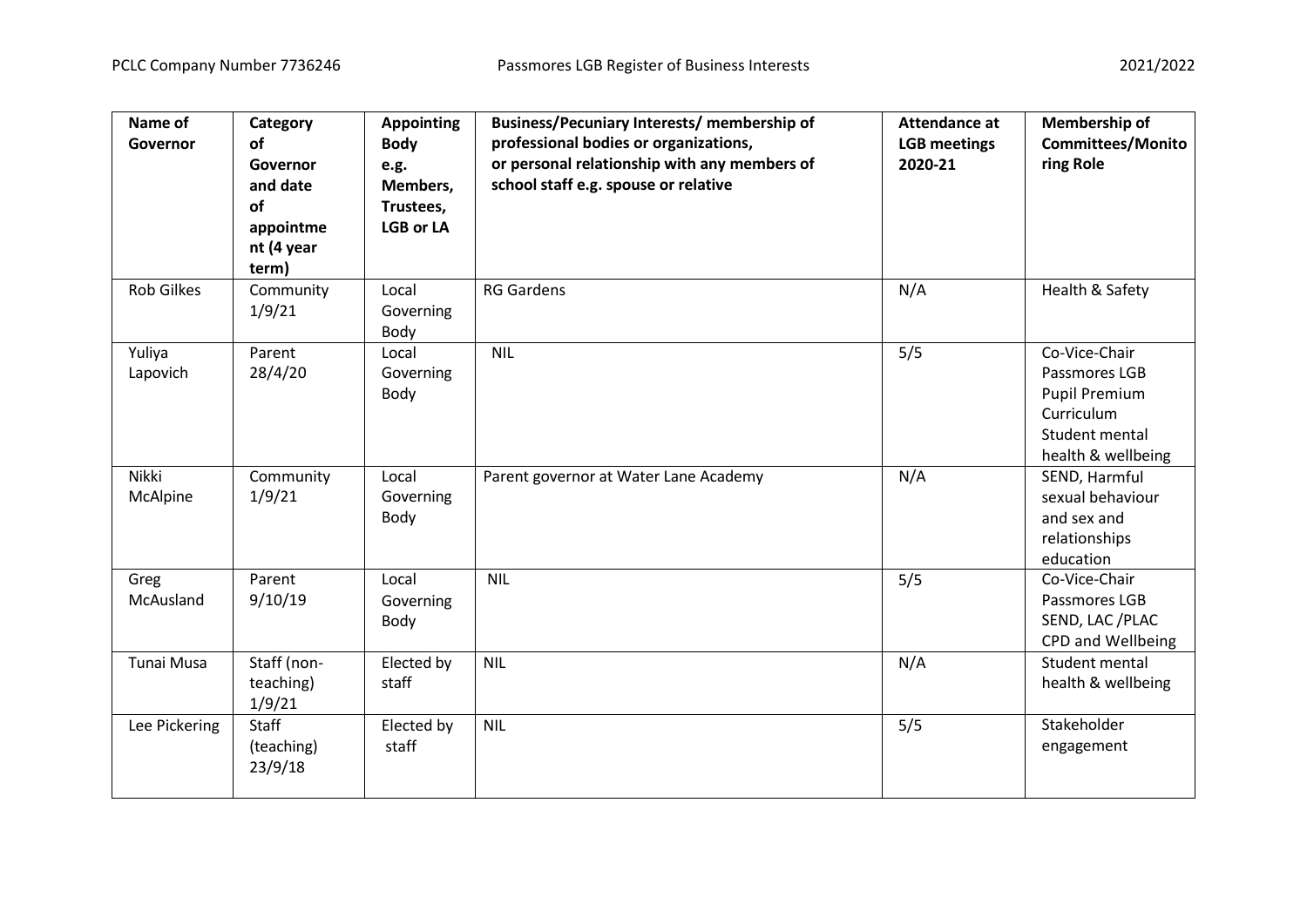| Name of<br>Governor | Category<br>of<br>Governor<br>and date<br>of<br>appointme<br>nt (4 year<br>term) | <b>Appointing</b><br><b>Body</b><br>e.g.<br>Members,<br>Trustees,<br><b>LGB or LA</b> | Business/Pecuniary Interests/ membership of<br>professional bodies or organizations,<br>or personal relationship with any members of school<br>staff e.g. spouse or relative | Attendance at<br><b>LGB</b> meetings<br>2020-21 | <b>Membership of</b><br><b>Committees/Monito</b><br>ring Role             |
|---------------------|----------------------------------------------------------------------------------|---------------------------------------------------------------------------------------|------------------------------------------------------------------------------------------------------------------------------------------------------------------------------|-------------------------------------------------|---------------------------------------------------------------------------|
| Katie Vye           | Community<br>17/3/2022                                                           | Local<br>Governing<br>Body                                                            | Director - 'Better with Money'                                                                                                                                               | N/A                                             | Careers / Post 16                                                         |
| Sue Walker          | Community<br>1/9/2021                                                            | Local<br>Governing<br>Body                                                            | <b>NIL</b>                                                                                                                                                                   | 3/5                                             | Chair of LGB<br><b>PCLC Trustee</b><br>Quality of<br>teaching<br>Literacy |

## *Local Governors who have served in the last 12 months but have stepped down:*

| <b>Name of Governor</b> | Category of<br>Governor and<br>date of<br>appointment (4<br>year term) | <b>Appointing</b><br><b>Body</b><br>e.g. Members,<br><b>Trustees, LGB</b><br>or LA | <b>Business/Pecuniary Interests/</b><br>membership of professional bodies or<br>organizations,<br>or personal relationship with any<br>members of school staff e.g. spouse or<br>relative | <b>Attendance</b><br>at LGB<br>meetings<br>2020/21 | Membership of<br><b>Committees/Monitoring Role</b> |
|-------------------------|------------------------------------------------------------------------|------------------------------------------------------------------------------------|-------------------------------------------------------------------------------------------------------------------------------------------------------------------------------------------|----------------------------------------------------|----------------------------------------------------|
| Chris Guyton            | Community<br>Term of office<br>expired<br>31/8/2021                    | Local<br>Governing<br>Body                                                         | N/A                                                                                                                                                                                       | 5/5                                                | N/A                                                |